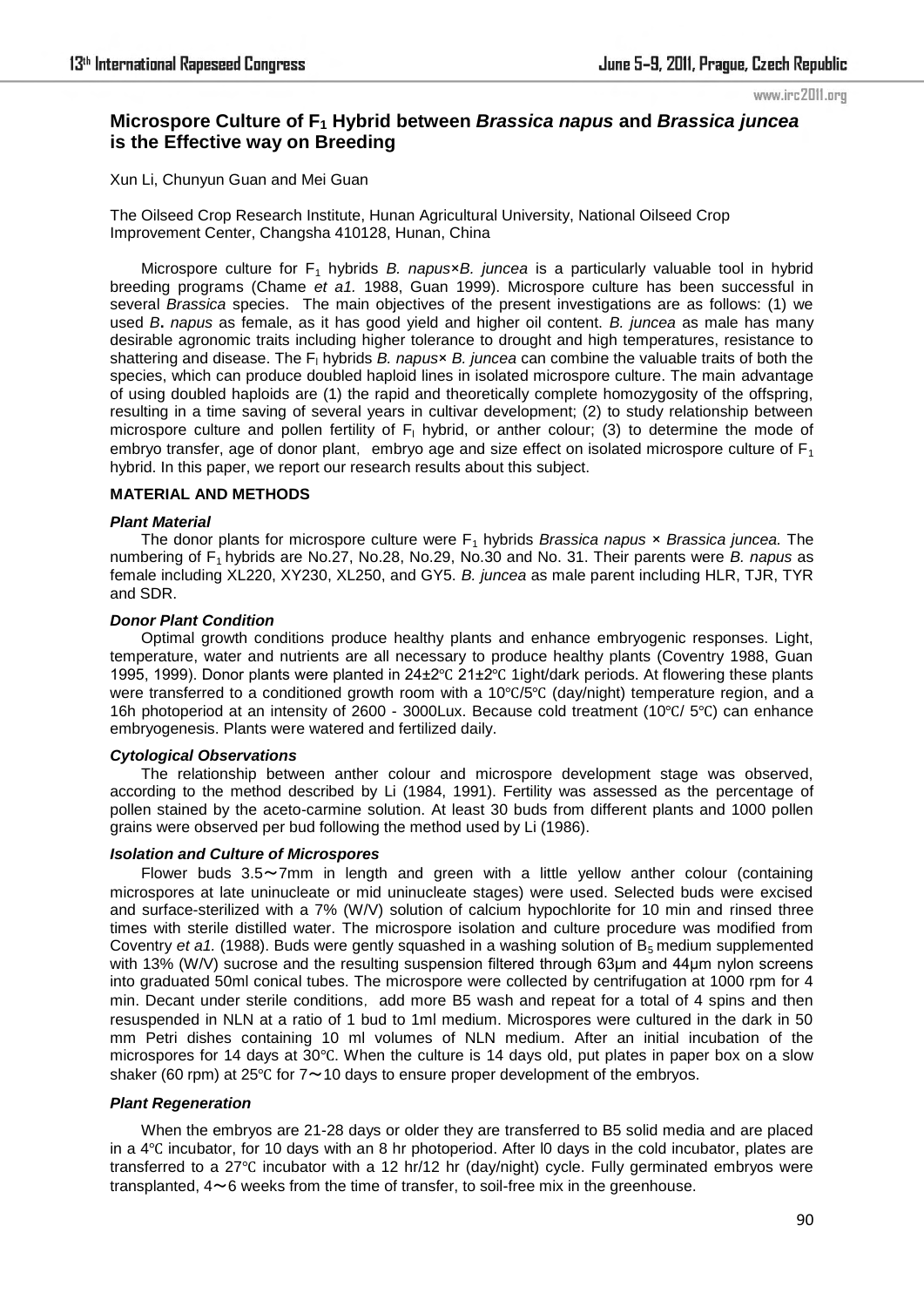### **RESUITS**

### *Pollen fertility and Genotype*

The pollen fertility of  $F_1$  hybrid centred around 30-60% by pollen stainability (Fig. 6). The results show pollen fertility is not correlated with embryo yield. such as No.31 has 60% normal pollen and embryo yield is l54 embryos per 100 buds. Whereas No.27 only has 40% normal pollon and embryo yield is 888 embryo per 100 buds. The embryo yield of No.27 more then of No.31; the No. 27 responded to embryogenesis better than others.

Genotype is a very important factor in the embryogenic frequency of  $F_1$  hybrids of No.27, No.28, No.29, No.30 and No.31. The genotypic differences within these genotypes produced variable embryogenic results. According to differences in embryo yield, it can be divided into three types: (1) high responsive material (No.27); (2) medium responsive material (No.29, No.31); and (3) low responsive material (No.28, No.30)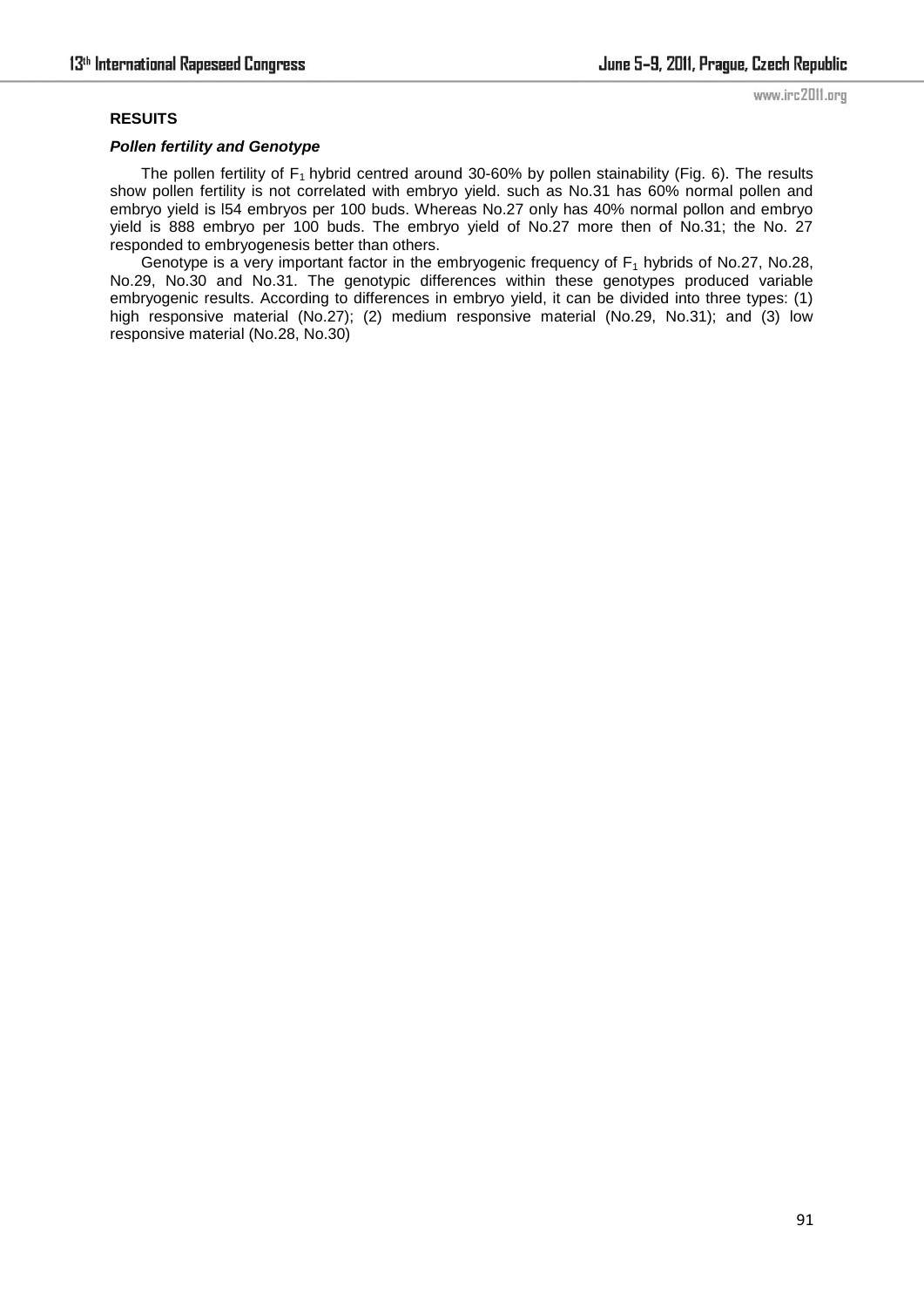The above results show that embryo yield is closely correlated with genotype of  $F_1$  hybrid, but is not correlated with rate of pollen fertility.

### *Age of Donor Plants*

Donor plant age has obvious effect on efficient embryo yield of both medium responsive material (No.29) and low responsive material (No.28). Microspores from primary inflorescences (75~80 days old plant) did not produce any embryos, If these microspores were from older plants ( $90 \sim 95$  days old plant), more embryos can be produced. However, donor plant age has no obvious effect on efficient embryo yield of high responsive material (No.27). From 75 days to 95 days old plant, embryo yield was all high either from younger plants of older plants. These results show that embryo yield is closely correlated with the age of donor plant in both medium responsive and low responsive material, but is not correlated with the age of high responsive donor plant.

### *Effect of Anther Colour*

Anther colour is a very important aspect of a successful microspore culture system, as it is related to microspore development stage and presented in (Table 4). Yellow (Fig.1 a, b, c), the microspore development stage is trinucleate (Fig.2). When anther colour is somewhat greenish yellow (Fig.1 d, e) the microspore development stage is trinucleate - binucleate (Fig.2,3). When anther colour is greenwish yellow (Fig.1f), the microspore development stage is binucleate – uninucleate (Fig. 3, 4). When anther colour is yellowwish green (Fig.1 g), the microspore development stage is late uninucleate (Fig.4), mid uninucleate (Fig.5). When anther colour shows somewhat green (Fig.1 h) the microspore development stage is mid uninucleate (Fig.5).When anther colour is green (Fig.1i,j), the microspore development stage shows early uninucleate-tetrad and meiosis stage. For the initial isolations, the terminal are removed from the donor plants just as they begin to bolt and usually before any visible flower development. At this development stage, there are about 40% buds in a floral disc with yellowish green anther colour which contain the responding microspores with the highest embryo yield. These results show that selected bud for isolated culture should have anther colour as yellowish green, which contain the microspores and are most suitable for induction of embryogenesis.



**Fig 1.** The variation regularity of anther color of one disc of F<sub>1</sub> hybrid from *B. napus*×*B. juncea* 





**Fig.2.** The microspore development stage is trinucleate

**Fig.3.** The microspore development stage is binucleate



**Fig.4-5**. The microspore development stage is late-uninucleate and mid-uninucleate